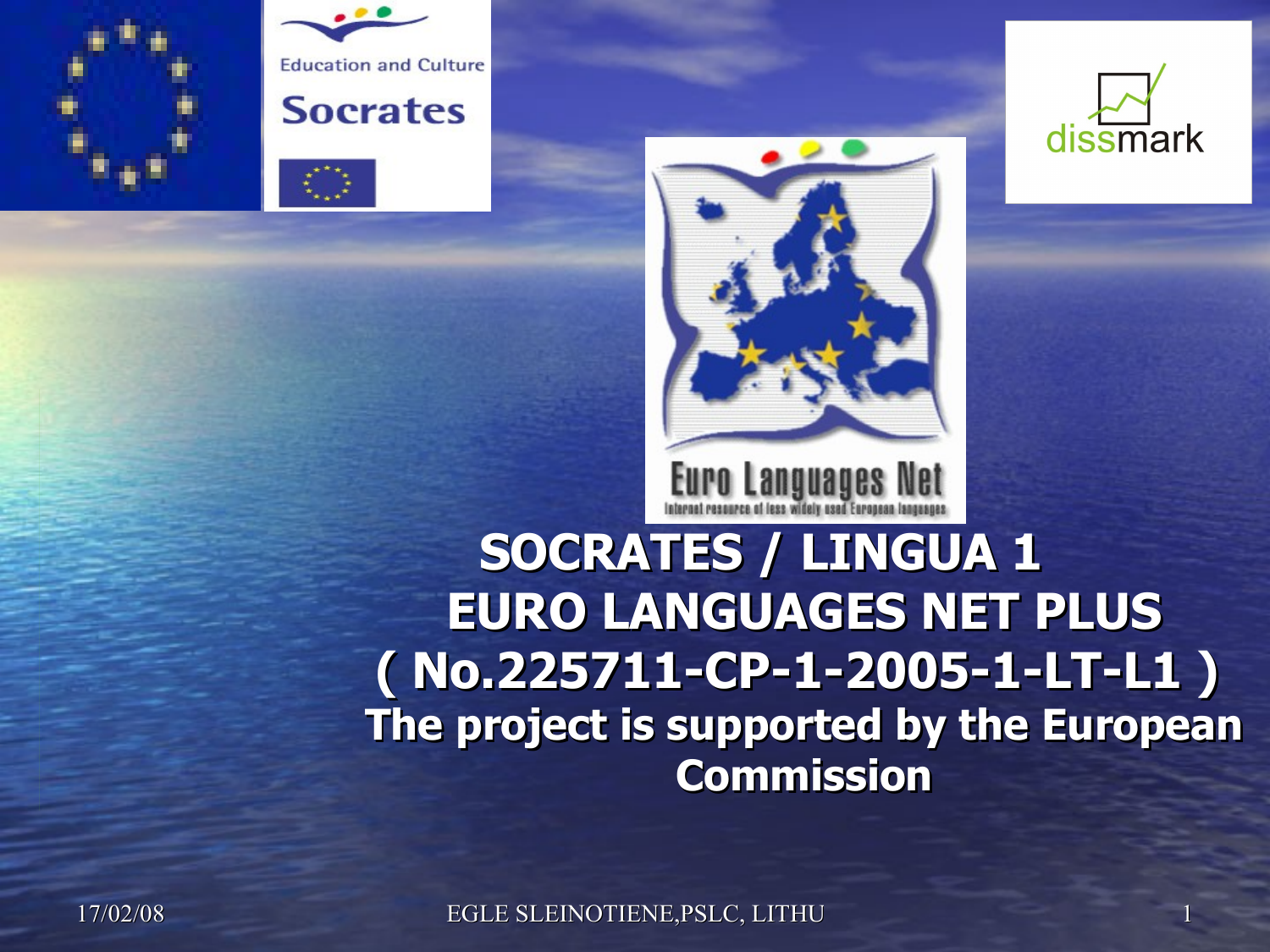

### **HISTORY EURO LANGUAGES NET PARTICIPATING COUNTRIES- 2001-2004**



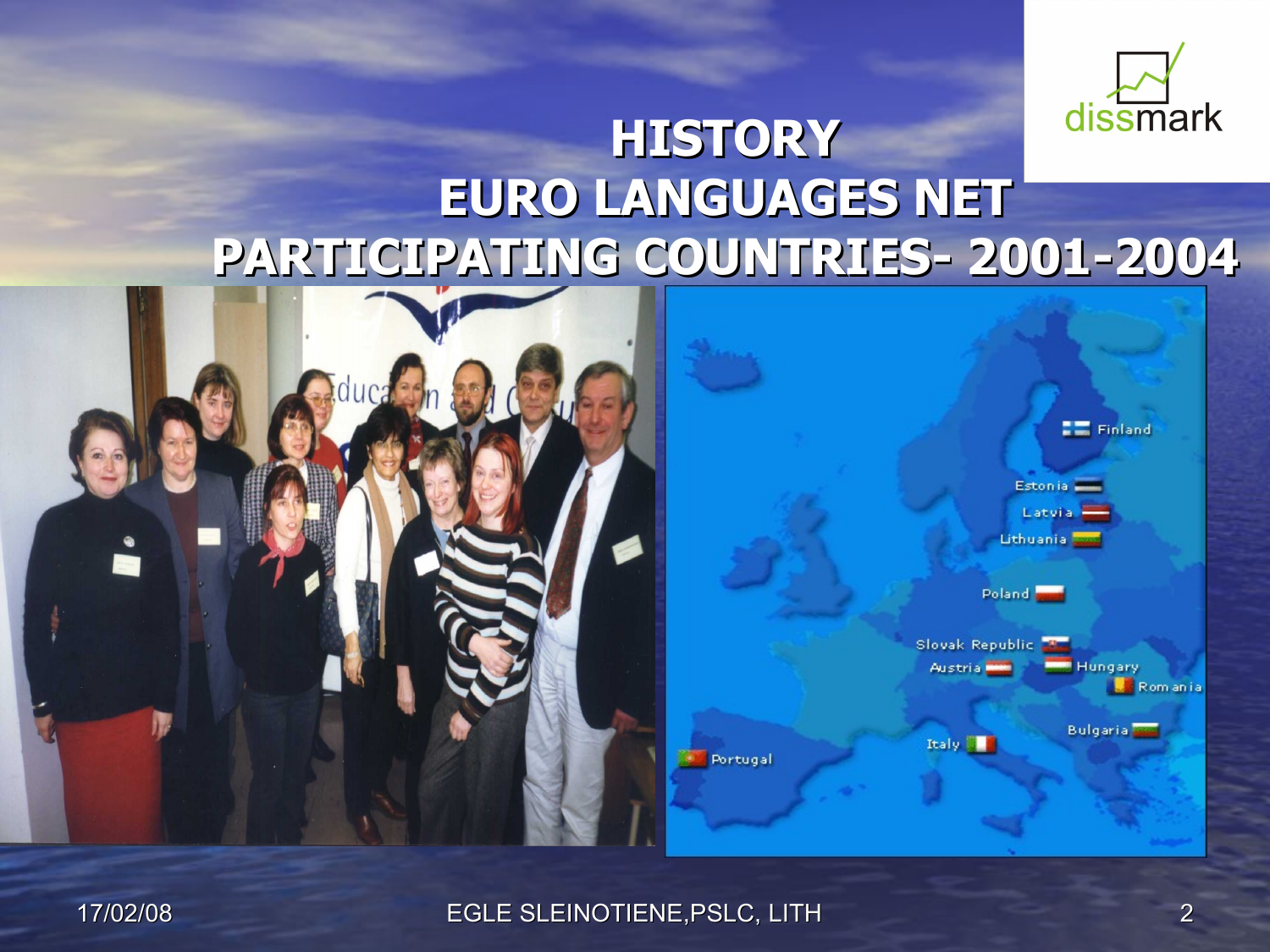

### **EURO LANGUAGES NET CONTENT OF 12 NATIONAL WEB SITES www.euro-languages.net**

- About Country;
- About Language;
- Language Training Providers \*home and abroad\*;
- Language Research \*home and abroad\*'.Language Research History;
- **Language Resource Centres;**
- Open and Distance Learning;
- On-line Resources;
- **Tests and Examinations;**
- Useful Sites;
- Forums.

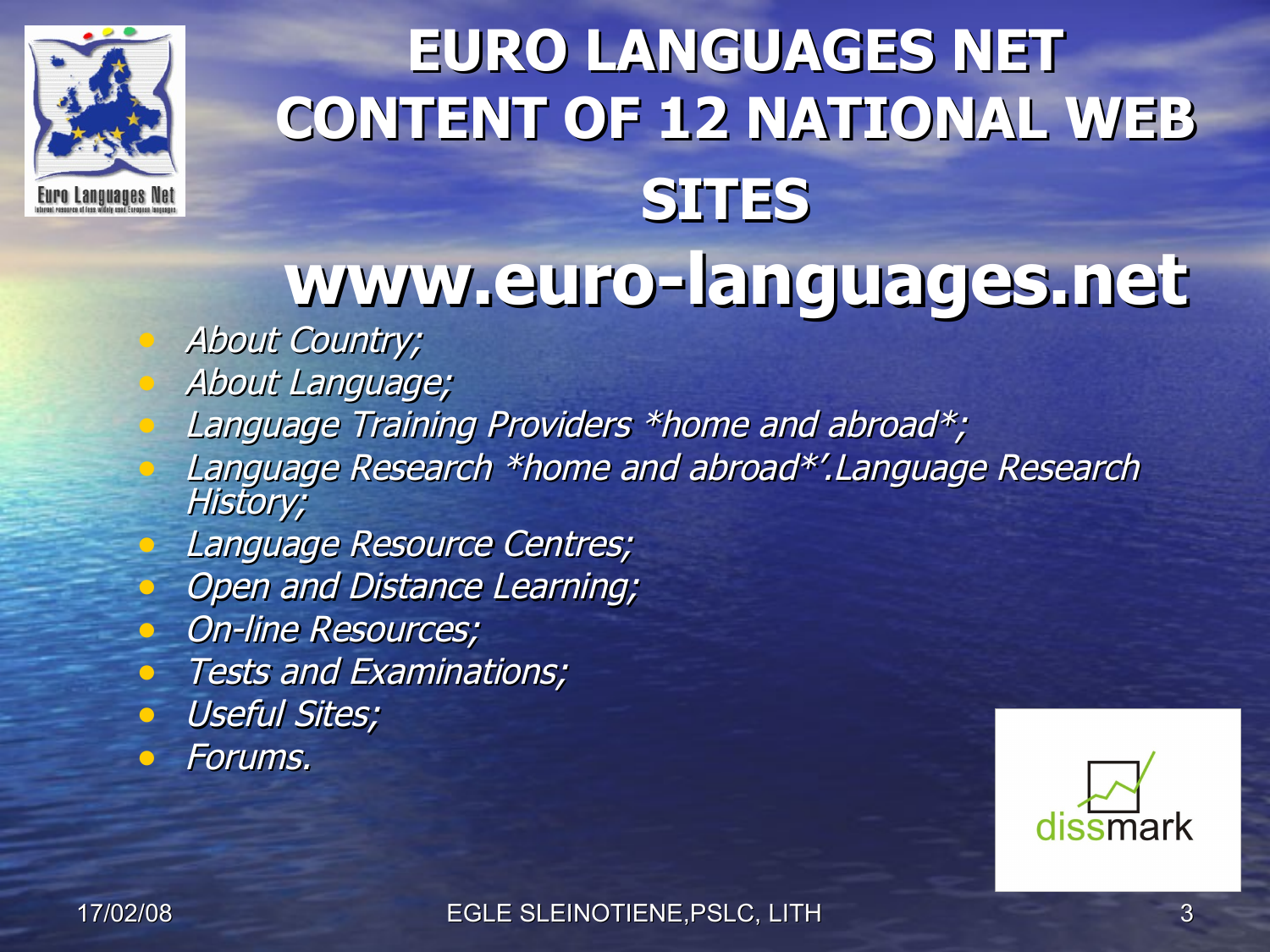#### **www.euro-languages.net/lithuania**



Lietuvių kalba yra baltų kalba, priklausanti indoeuropiečių kalbų šeimai. Lietuvių kalba yra Lietuvos Respublikos valstybinė kalba, kuria kaip gimtąja kalba apie 3 mln. žmonių Lietuvoje. Apie 1 mln. lietuvių gyvena užsienyje

#### **www.euro-languages.net/bulgaria**



Българският език има древна история, книжовната му форма съществува от втората половина на 9 век.

#### **www.euro-languages.net/austria**

Ungefähr 100 Millionen Europäerinnen und Europäer sprechen Deutsch - in Deutschland, Österreich, der Schweiz, Italien, Liechtenstein, Luxemburg und Belgien .

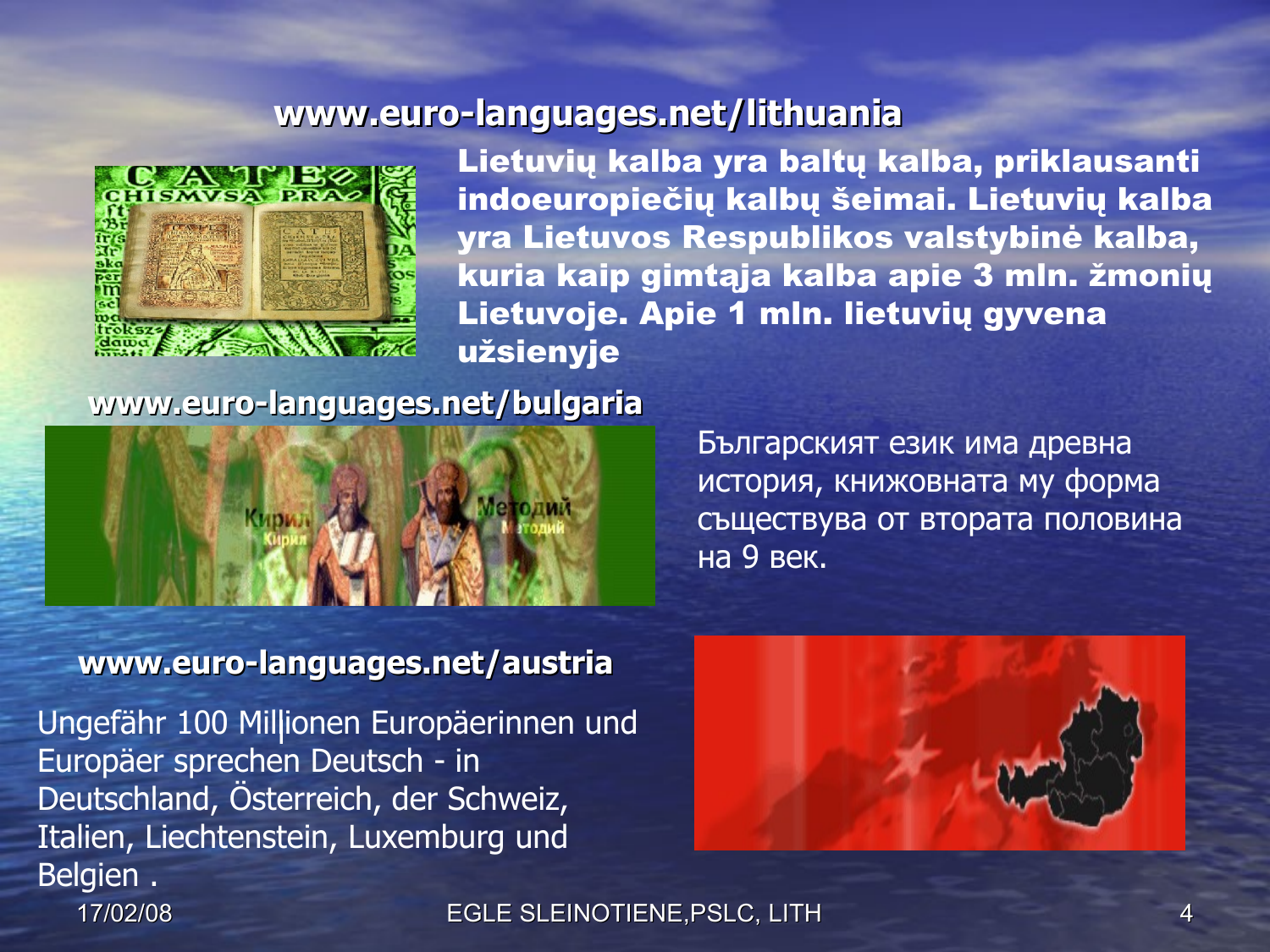#### **www.euro-languages.net/portugal**



**A Língua Portuguesa é falada por cerca de 200 milhões de pessoas em Paisés dispersos por todos os continentes.**



**www.euro-languages.net/poland**

Język Polski należy do zachodniosłowiańskiej grupy języków indoeuropejskich. Jest językiem fleksyjnym o siedmiu przypadkach, dwóch liczbach i trzech rodzajach.

#### **www.euro-languages.net/romania**

**Limba romana este limba romanica si apartine ramurii italice din familia limbilor indo-europene. Desi este strins inrudita cu italiana, spaniola si portugheza, romana este singura limba romanica ce s-a dezvoltat in estul Europei. Aproximativ 70% din vocabularul limbii romane este influentat de limbile romanice.**

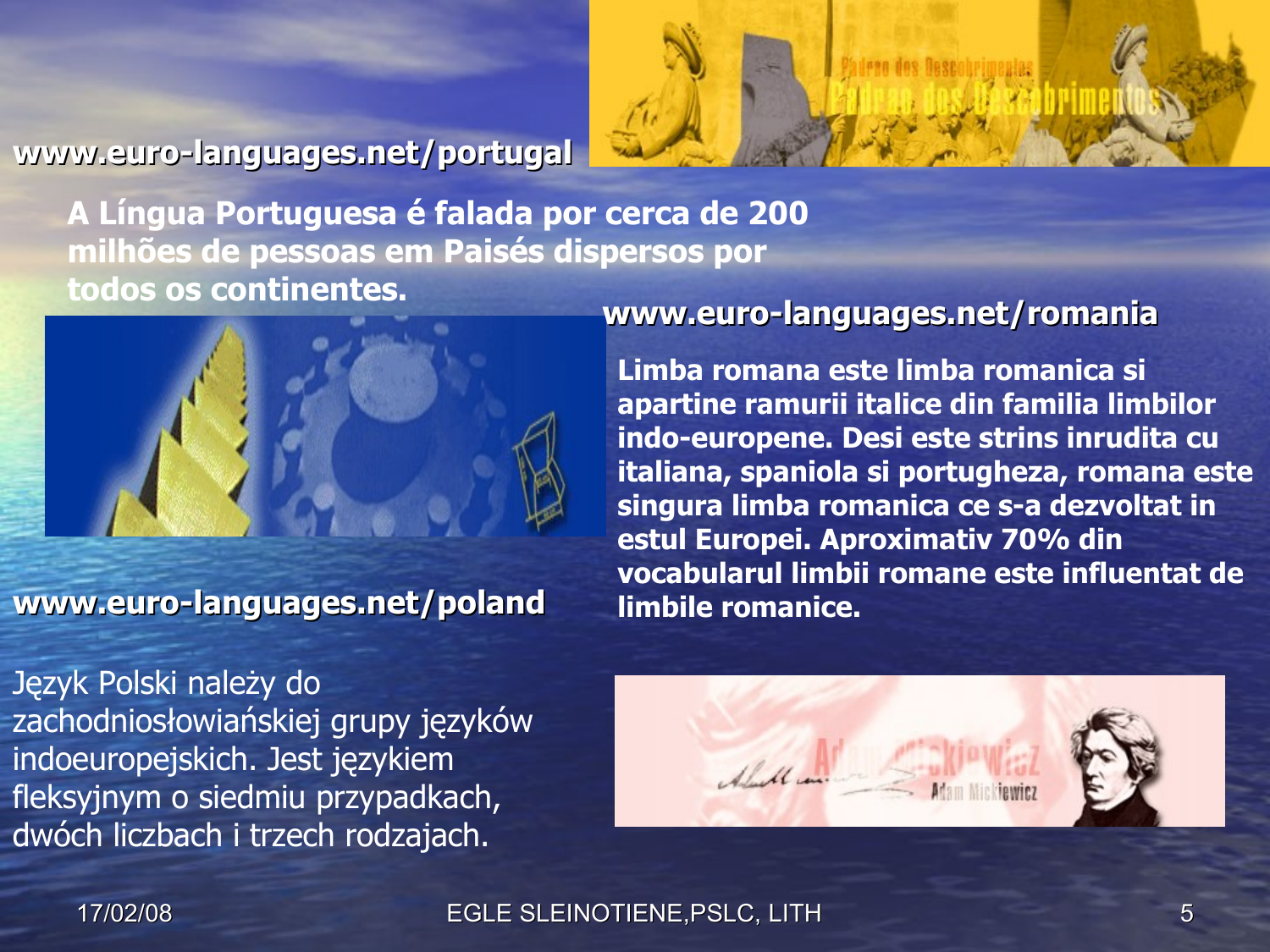

**www.euro-languages.net/estonia**

Eesti keel kuulub läänemere-soome keelte rühma ja on tihedates sugulussidemetes soome keelega.

#### **www.euro-languages.net/finland**

Suomi kuuluu suomalaisugrilaisiin kieliin. Suomen kirjakieli luotiin 1500-luvulla, mutta suomen vanhimpia muotoja on puhuttu jo noin 4000 vuotta sitten.



**www.euro-languages.net/slovakia**



Slovensky jazyk, alebo slovenčina, patri k indoeuropskym jazykom do skupiny slovanskych jazykov, podskupina zapadoslovanske jazyky Slovenčina ma svoj povod v staroslovanskych jazykoch. Vyvijala sa ako jeden zo slovanskych jazykov.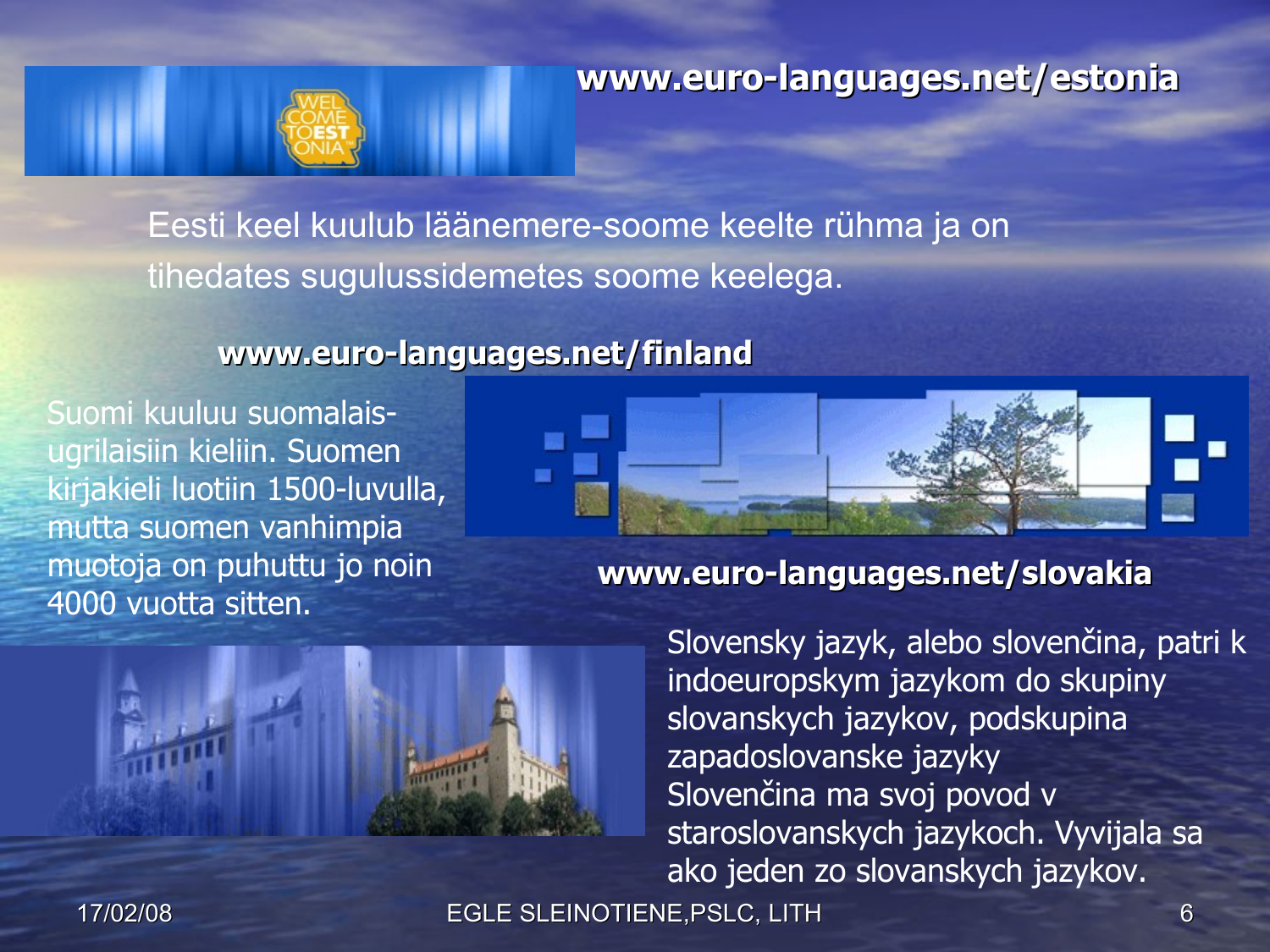#### **www.euro-languages.net/italy**



L'italiano è una lingua ro manza, appartenente al ceppo indoeuropeo.

#### **www.euro-languages.net/hungary**

Megközelítőleg 15 millió ember beszéli a magyart a világon. 10 millió Magyarországon, 5 minió Romániában, Szlovákiában, Horvátországban, Szerbiában, Ukrajnában és Ausztriában.



#### **www.euro-languages.net/latvia**



Valsts valoda Latvijas Republikā ir latviešu valoda. Latvijā ir aptuveni 1,4 miljoni latviešu valodas runātāju un aptuveni 150 000 ārzemēs.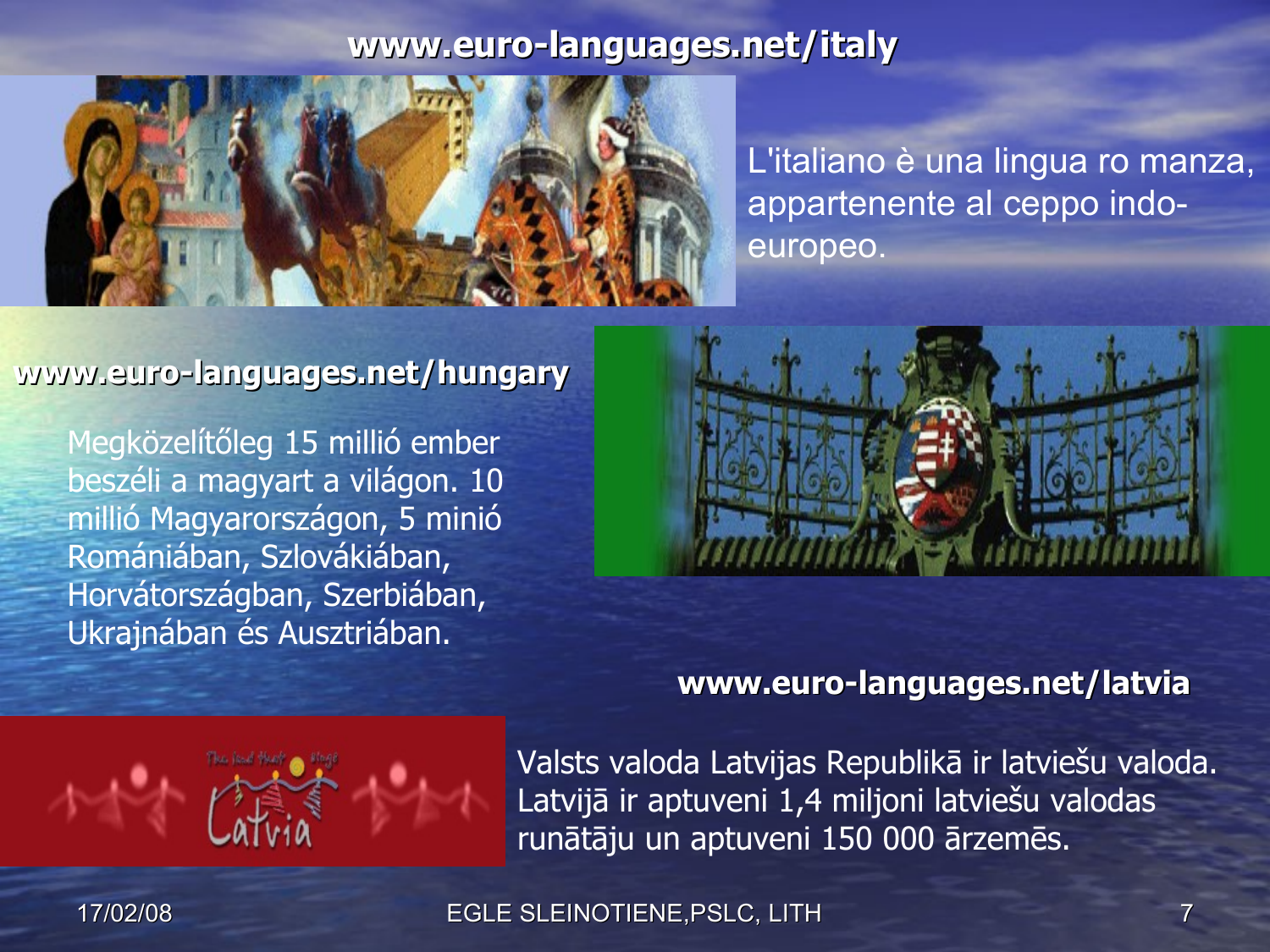# **Quality** Evaluation /dissemination and volarisation

### Europos pažymėjimas

Novatoriškiems kalbų mokymo ir mokymosi 2004 m. projektams

VALSTYBĖS INSTITUCIJŲ KALBŲ CENTRUI už projektą Europos kalbų tinklas

external; **• Quality Assurance** framework; **• Effective marketing and** dissemination strategies;

• Evaluation-internal and

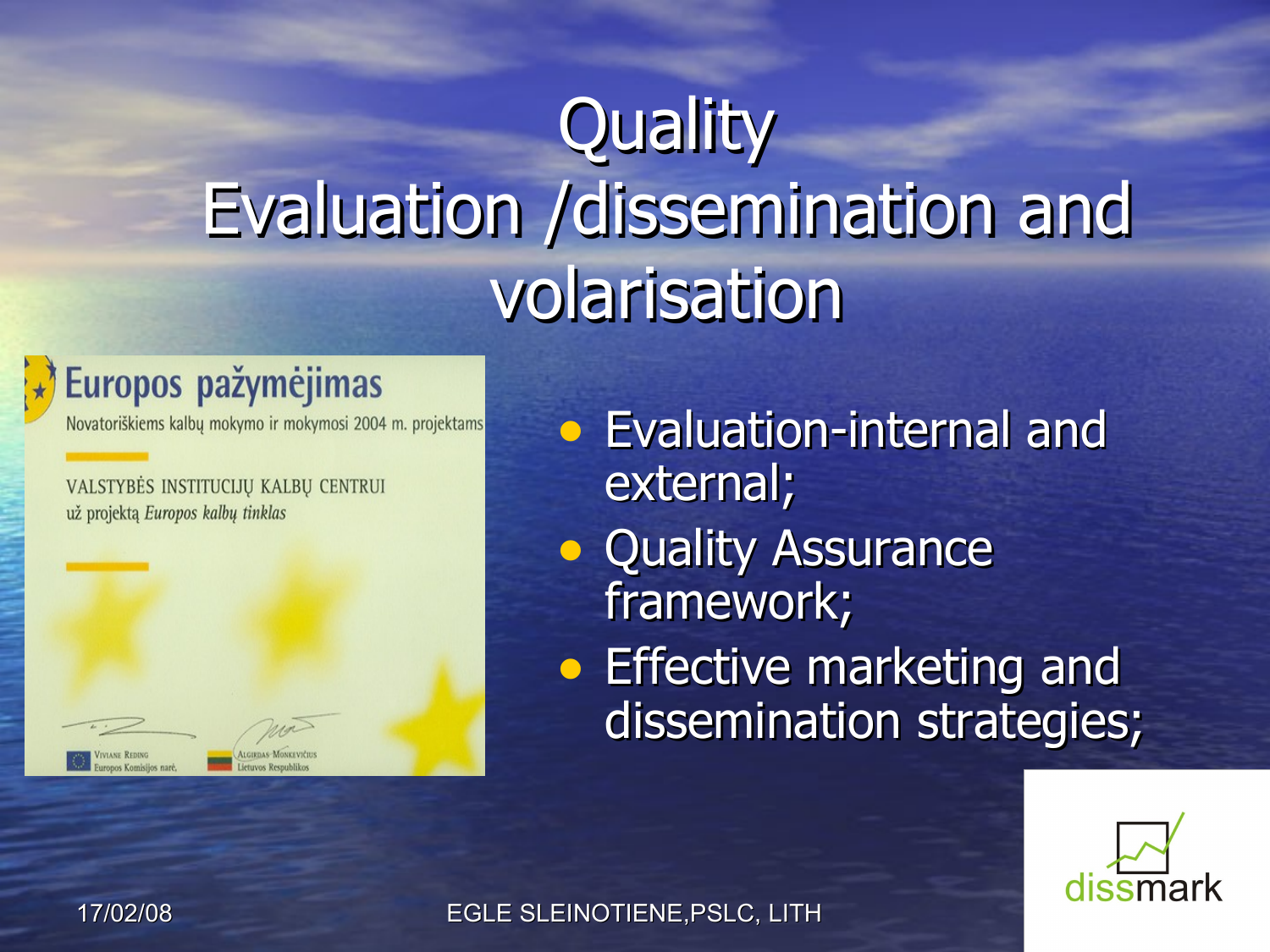### Euro Languages Net Plus  $(2005 - 2007)$



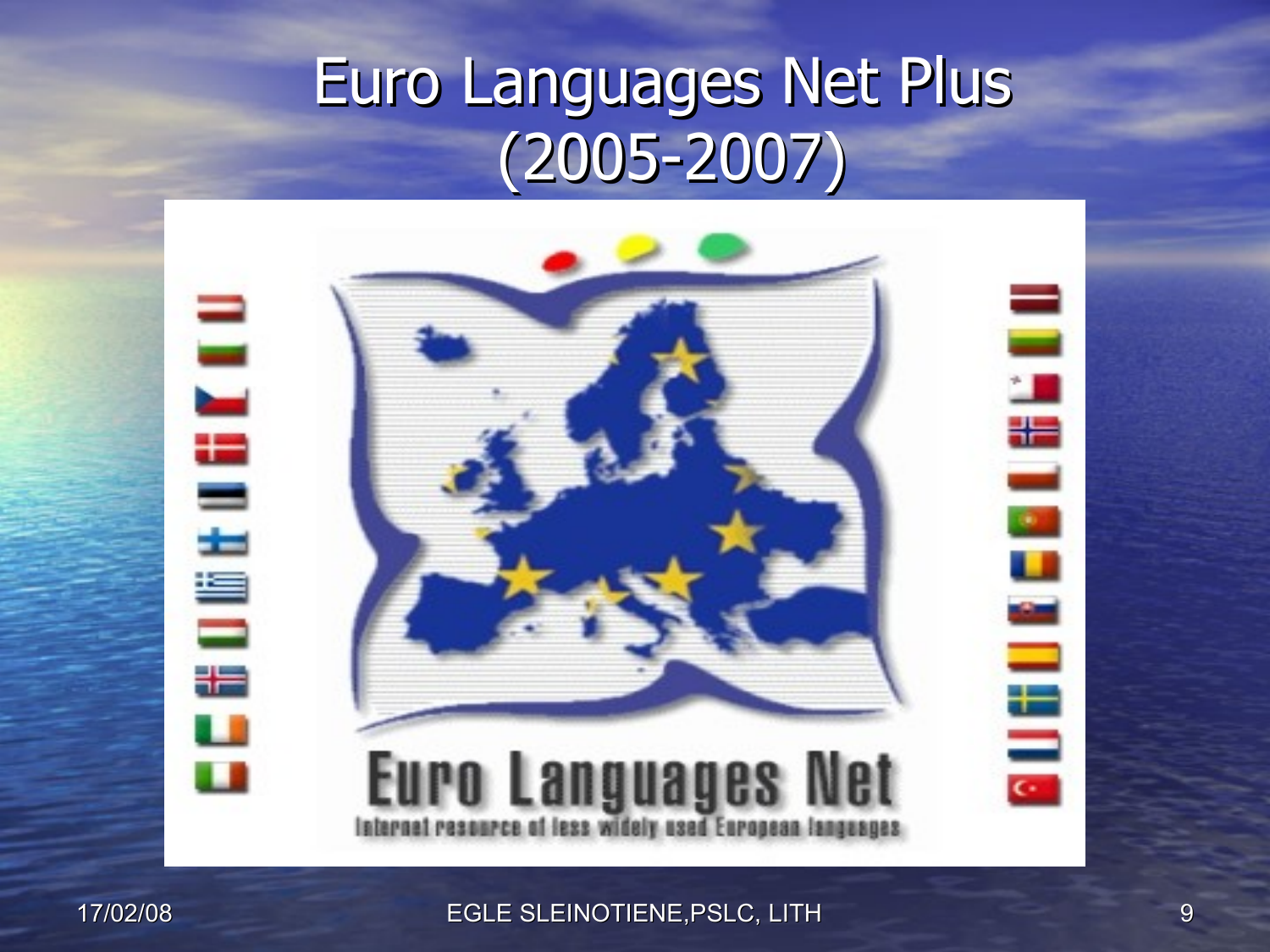# PARTNERSHIP

23 languages are represented by: • 11 "new" partners to promote Czech, Dutch, Danish, Swedish, Norwegian, Irish, Greek, Maltese, Icelandic, Turkish and Spanish;

• 12 "old" languages (German, Bulgarian, Estonian, Finnish, Hungarian, Italian, Latvian, Lithuanian, Polish, Portuguese, Romanian and Slovak)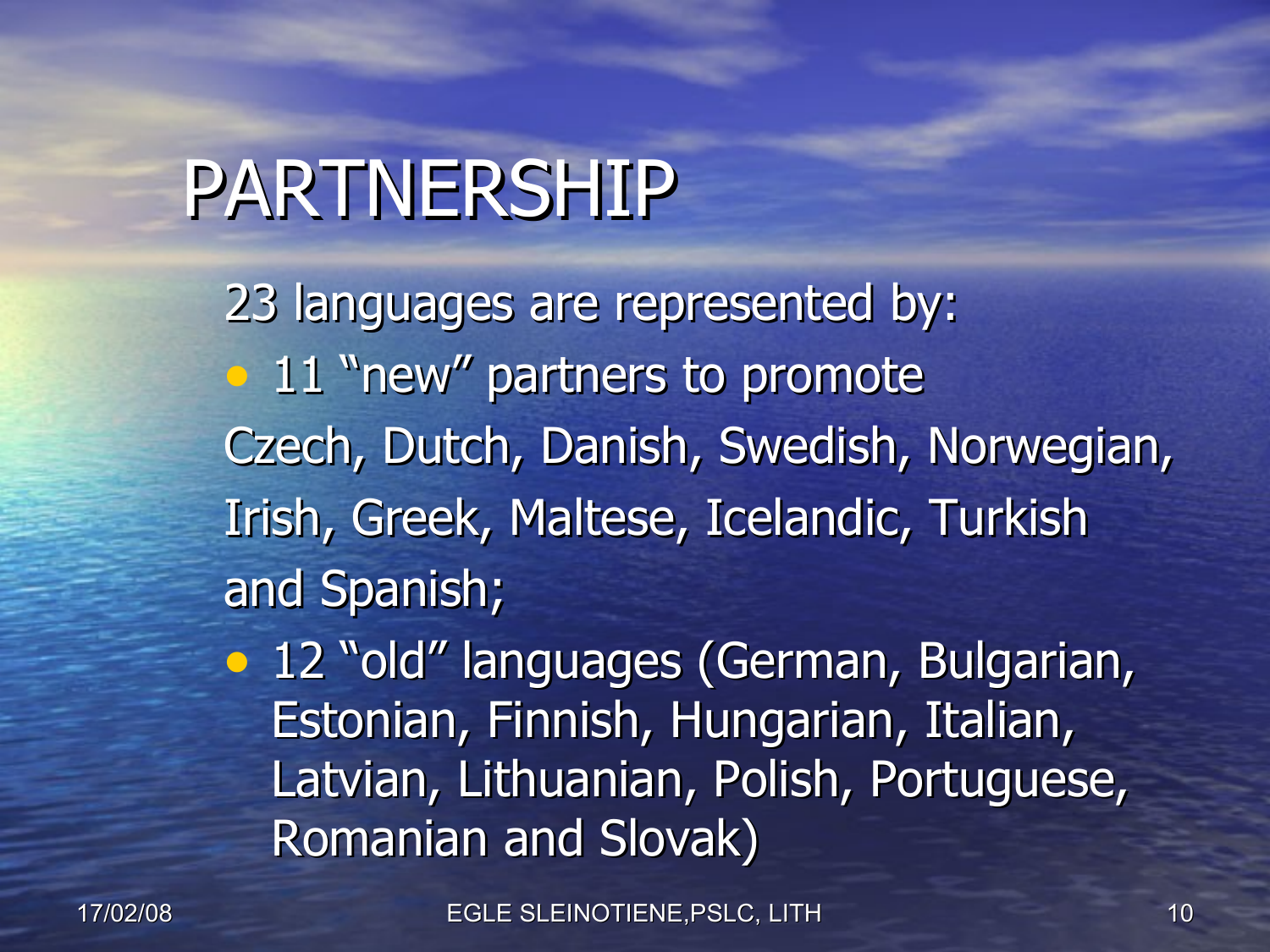

### www.euro-languages.net/iceland

• **Íslenska er skyldust færeysku og norsku og tilheyrir indó-evrópsku**  málaættinni þar sem hún fellur undir norðurgrein germanskra mála.<br>Íslenska hefur verið töluð á Íslandi síðan land byggðist á s.hl. 9.aldar. Eitt af einkennum íslenskunnar er að málið hefur breyst mjög lítið í gegnum<br>tíðina og Íslendingar í dag geta vel lesið 12. aldar texta.





www.euro-languages.net/sweden

**Svenska** är ett [öst](http://sv.wikipedia.org/wiki/%C3%96stnordiska_spr%C3%A5k)[nordiskt](http://sv.wikipedia.org/wiki/Nordiska_spr%C3%A5k) [språk](http://sv.wikipedia.org/wiki/Nordiska_spr%C3%A5k) som talas främst i [Sverige](http://sv.wikipedia.org/wiki/Sverige) och delar av [Finland](http://sv.wikipedia.org/wiki/Finland) av drygt 9 miljoner människor.

•Danmark består af halvøen Jylland og 406 øer. Den største ø er Sjælland, hvor hovedstaden København ligger.

www.euro-languages.net/denmark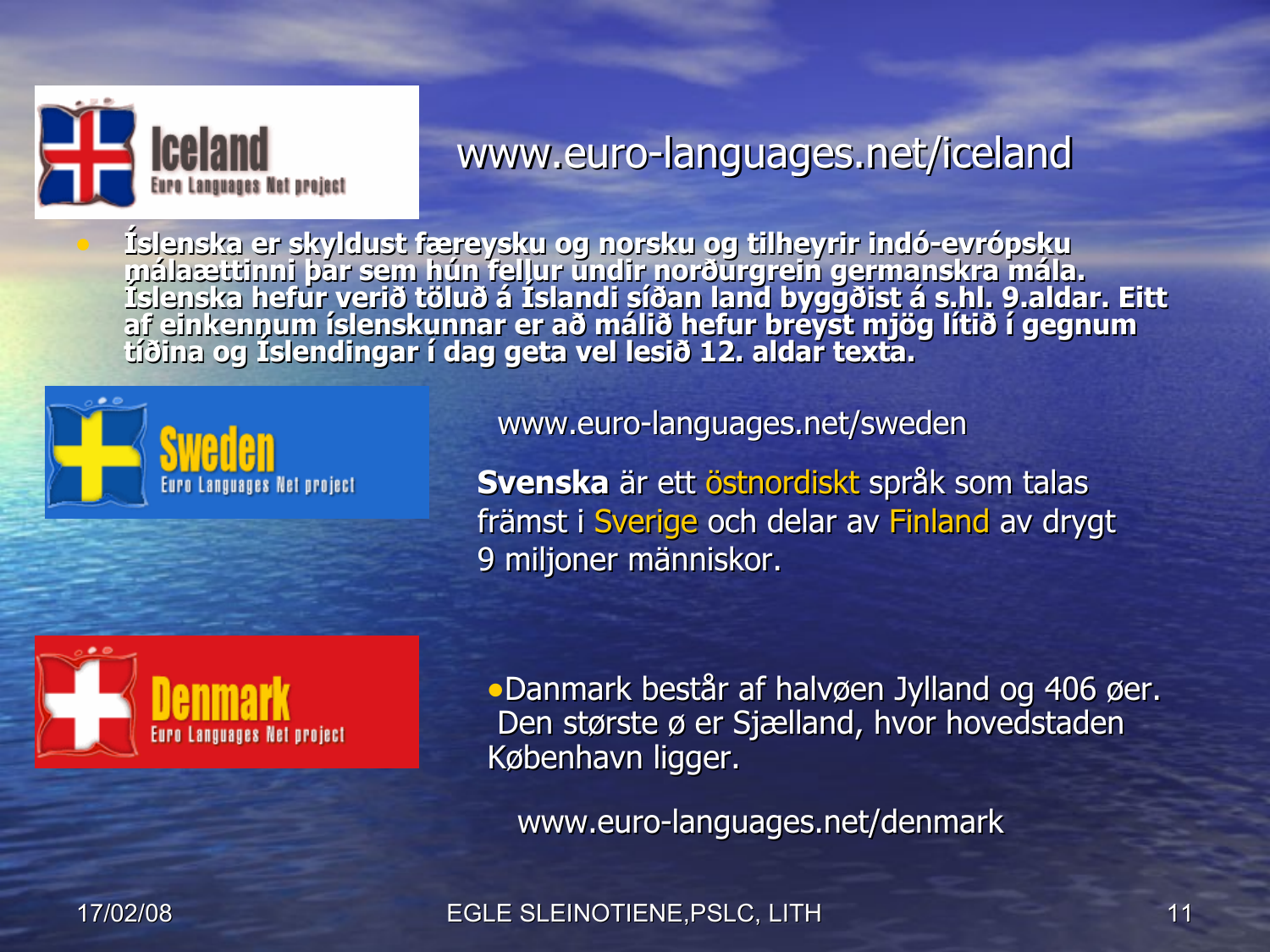

www.euro-languages.net/greece

• Η έκφραση "it all sounds Greek to me!" χρησιμοποιείται συχνά, για να καθορίσει μια φράση, η οποία είναι δύσκολο να κατανοηθεί.



www.euro-languages.net/ireland

**• Is teanga Q-Cheiltise Ind-Eorpach í an Ghaeilge agus is í céad teanga oifigiúil Phoblacht na hÉireann í. Is é an Béarla an dara teanga oifigiúil.**



www.euro-languages.net/malta

•Il-Malti huwa lsien mnissel mill-Għarbi, kif jixhdu l-grammatika u l-morfoloġija tiegħu, imma għandu wkoll bixra Romanza, għax mogħni bi kliem u espressjonijiet mit-Taljan u lingwi oħra Indo-Ewropej, u jinkiteb bl-ittri Latini.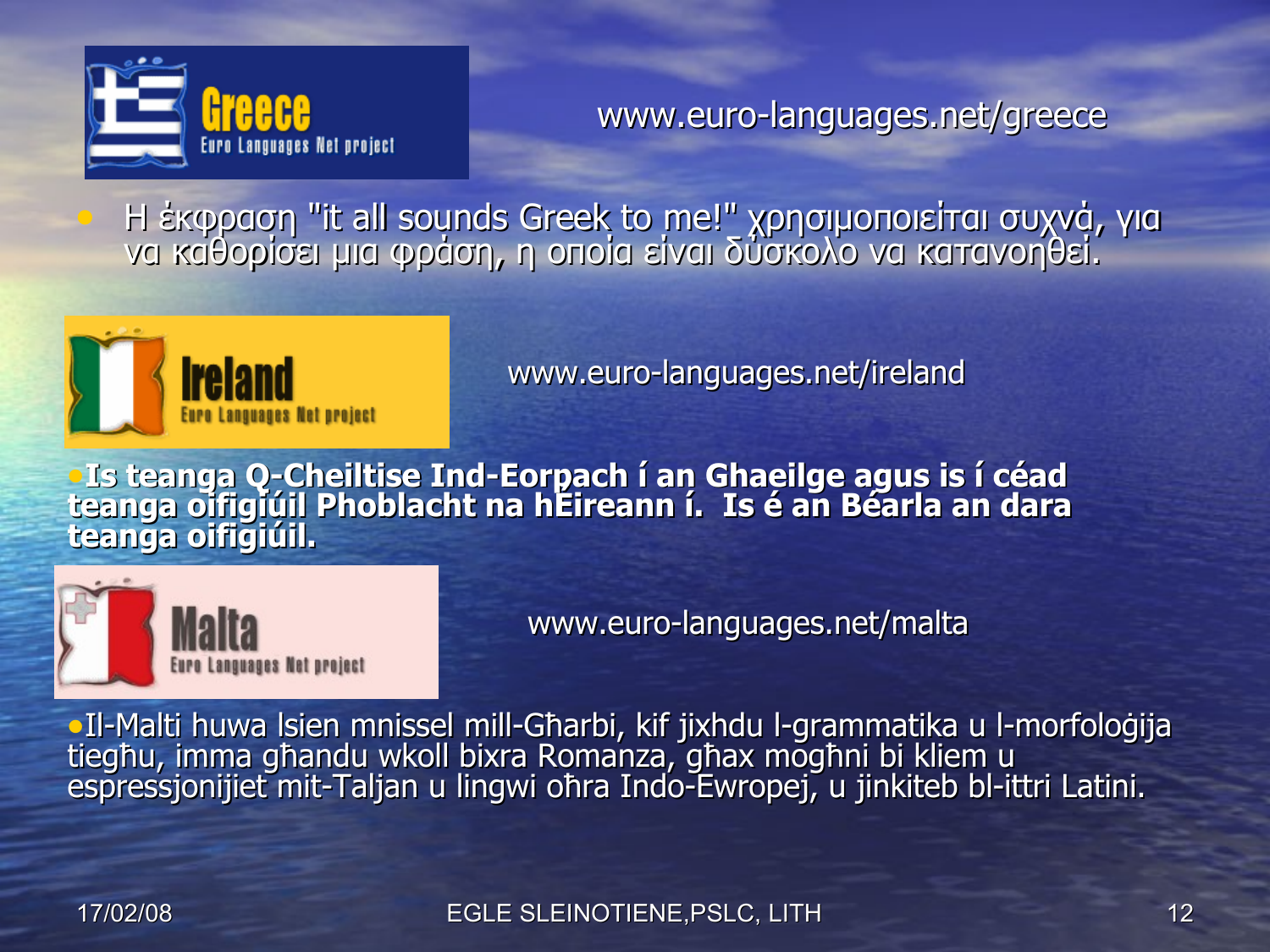

www.euro-languages.net/norway

• Alle mennesker er født frie og med samme menneskeverd og menneskerettigheter. De er utstyrt med fornuft og samvittighet og bør handle mot hverandre i brorskapets ånd.



www.euro-languages.net/spain

¡HOLA!. EL español moderno es una lengua indoeuropea y romance. Tiene 1000 años de antigüedad y es fruto del contacto y la influencia de las primitivas lenguas peninsulares con los romanos, las tribus germánicas y los árabes.



www.euro-languages.net/turkey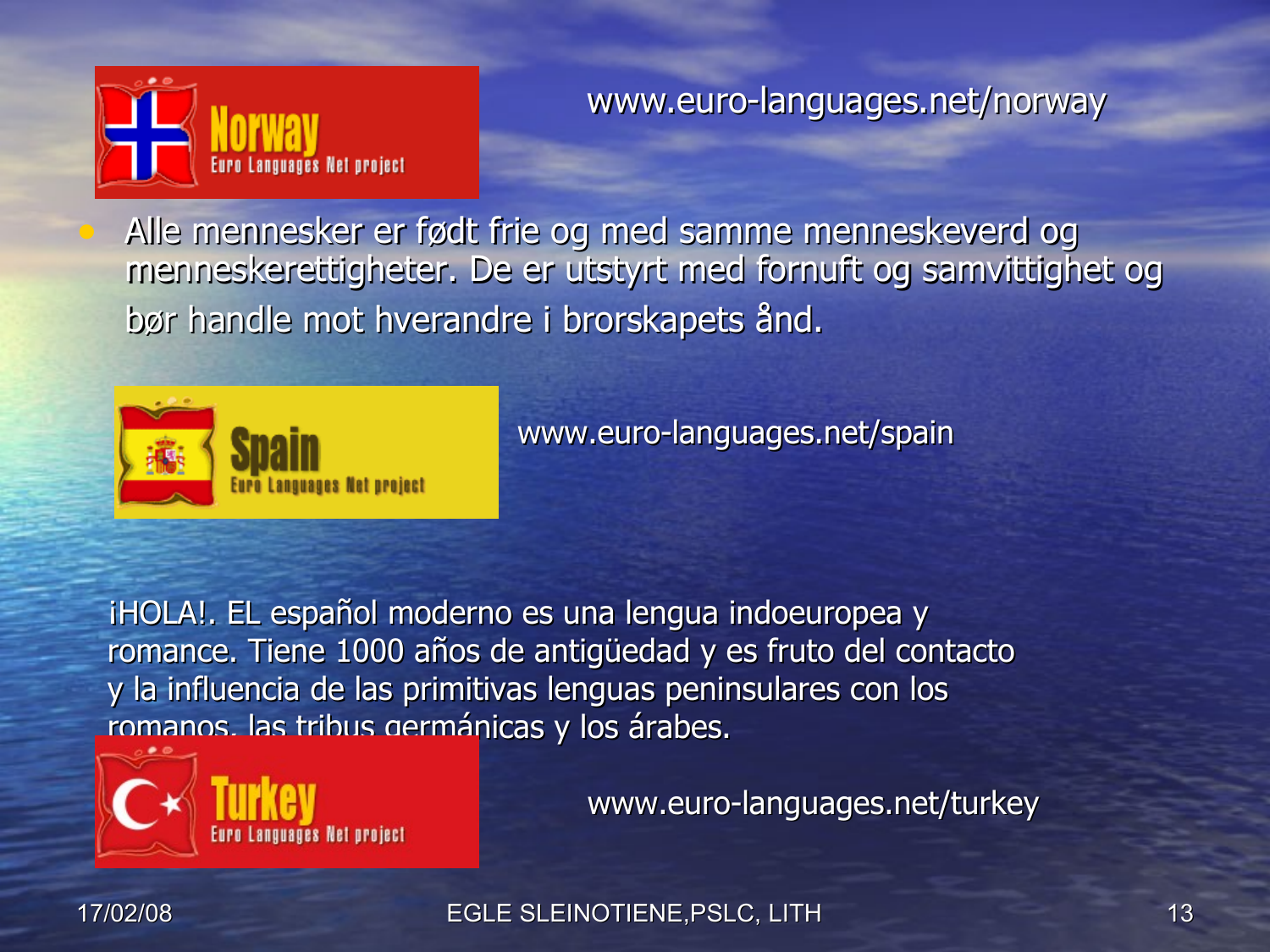

www.euro-languages.net/czechrepublic

• Čeština patří spolu se slovanskými jazyky do indoevropských jazyků. Je to velmi rozvinutý a stylově bohatě diferencovaný jazyk se zajímavou historií. Češtinou hovoří asi 10 milionů mluvčích v České republice a přibližně 2 miliony uživatelů v zahraničí (nejvíce v USA).



#### www.euro-languages.net/netherlands

**Nederland** is een land binnen het [Koninkrijk](http://nl.wikipedia.org/wiki/Koninkrijk_der_Nederlanden) [der](http://nl.wikipedia.org/wiki/Koninkrijk_der_Nederlanden) [Nederlanden](http://nl.wikipedia.org/wiki/Koninkrijk_der_Nederlanden) . Het ligt op het vasteland van Noor[dwest-Europa,](http://nl.wikipedia.org/wiki/West-Europa) wordt in het westen en noorden begrensd door de [Noordzee,](http://nl.wikipedia.org/wiki/Noordzee) langs de oostgrens door [Duitsland](http://nl.wikipedia.org/wiki/Duitsland) en in het zuiden door [België.](http://nl.wikipedia.org/wiki/Belgi%C3%AB)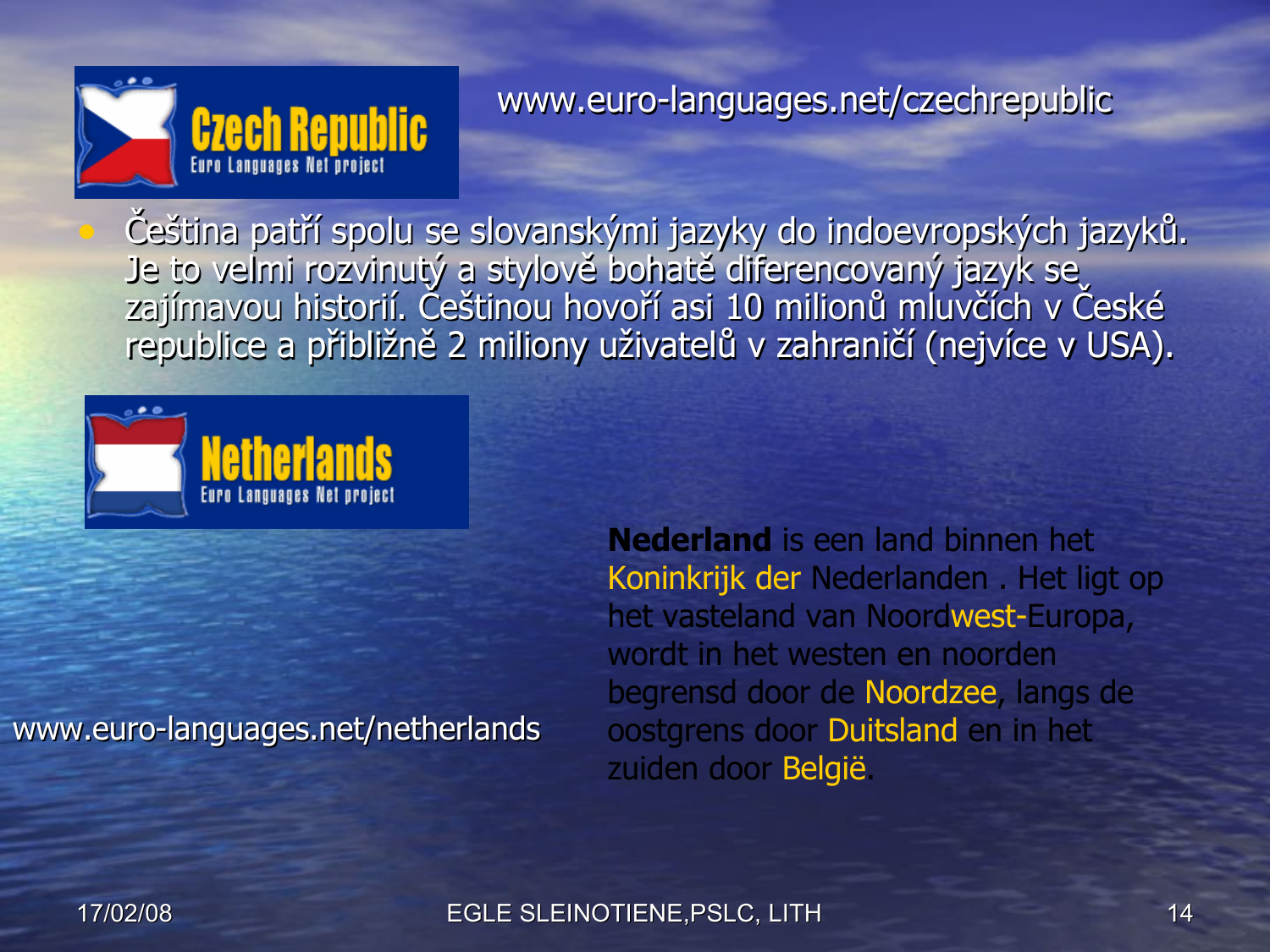



### Euro Languages Net Plus (Results)

• **DISSEMINATION OF LESS WIDELY-USED LANGUAGES: over 400 language providers, over 9 000,000 representatives of the general public visited the Euro languages net project web site by January 2007;**

• **LINGUA PRODUCTS - 500 useful sites and links, 60 on-line programmes are available at present;** 

• **INFORMATION ABOUT CONFERENCES, SEMINARS, WORKSHOPS;**

• **FORUMS (More than 50 international and national forums were organized in 2002-2007)**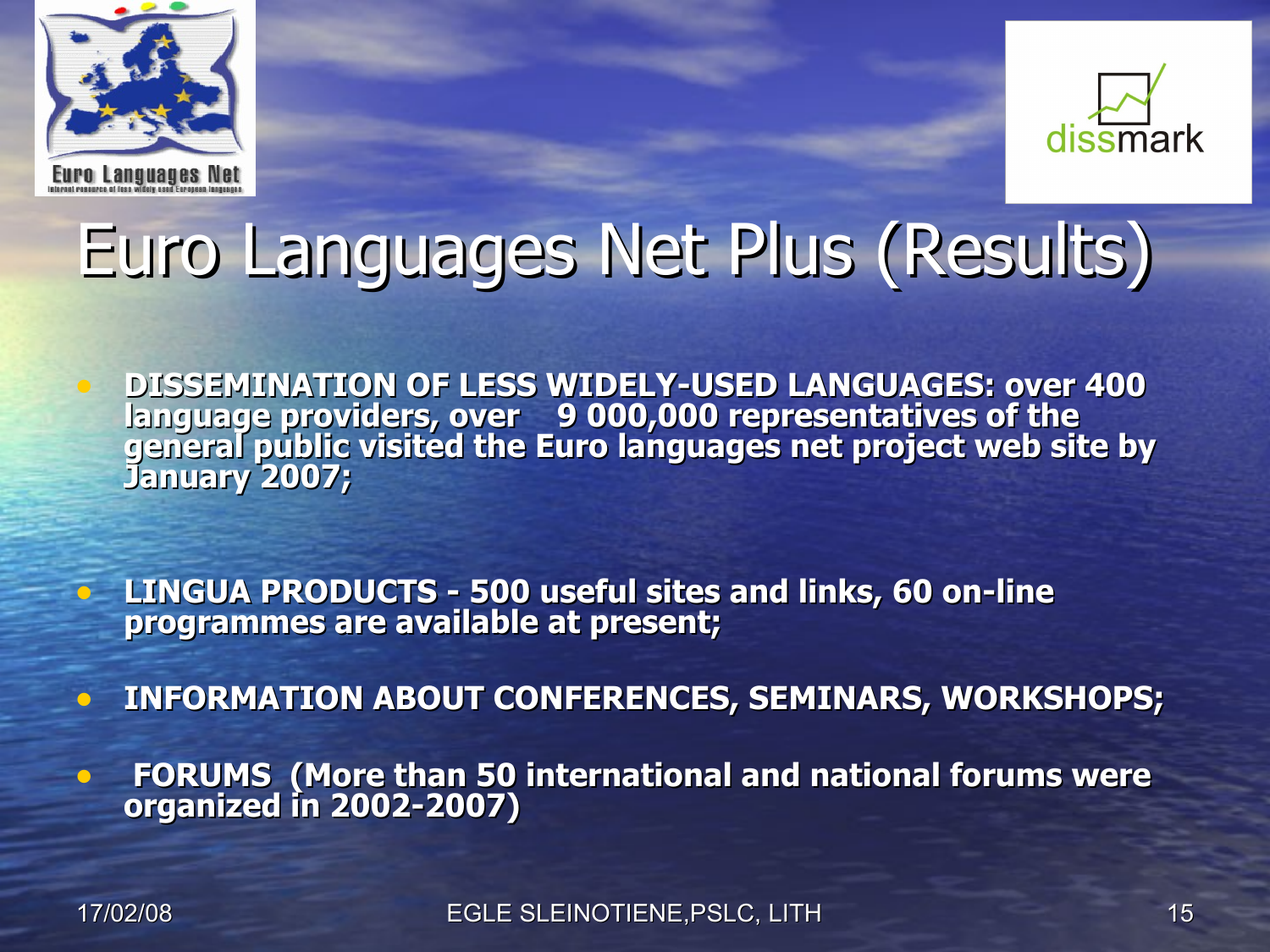

## EURO LANGUAGES NET PLUS \* FURTHER STEPS

• **Co-operation ( Lingua Connections and other projects);**

• **Partners' decision to improve project products in the future ( contract- based);**

• **Attempts to commercialize the web site;**

**• Further dissemination ( DISSMARK in Tallinn October 2007);**